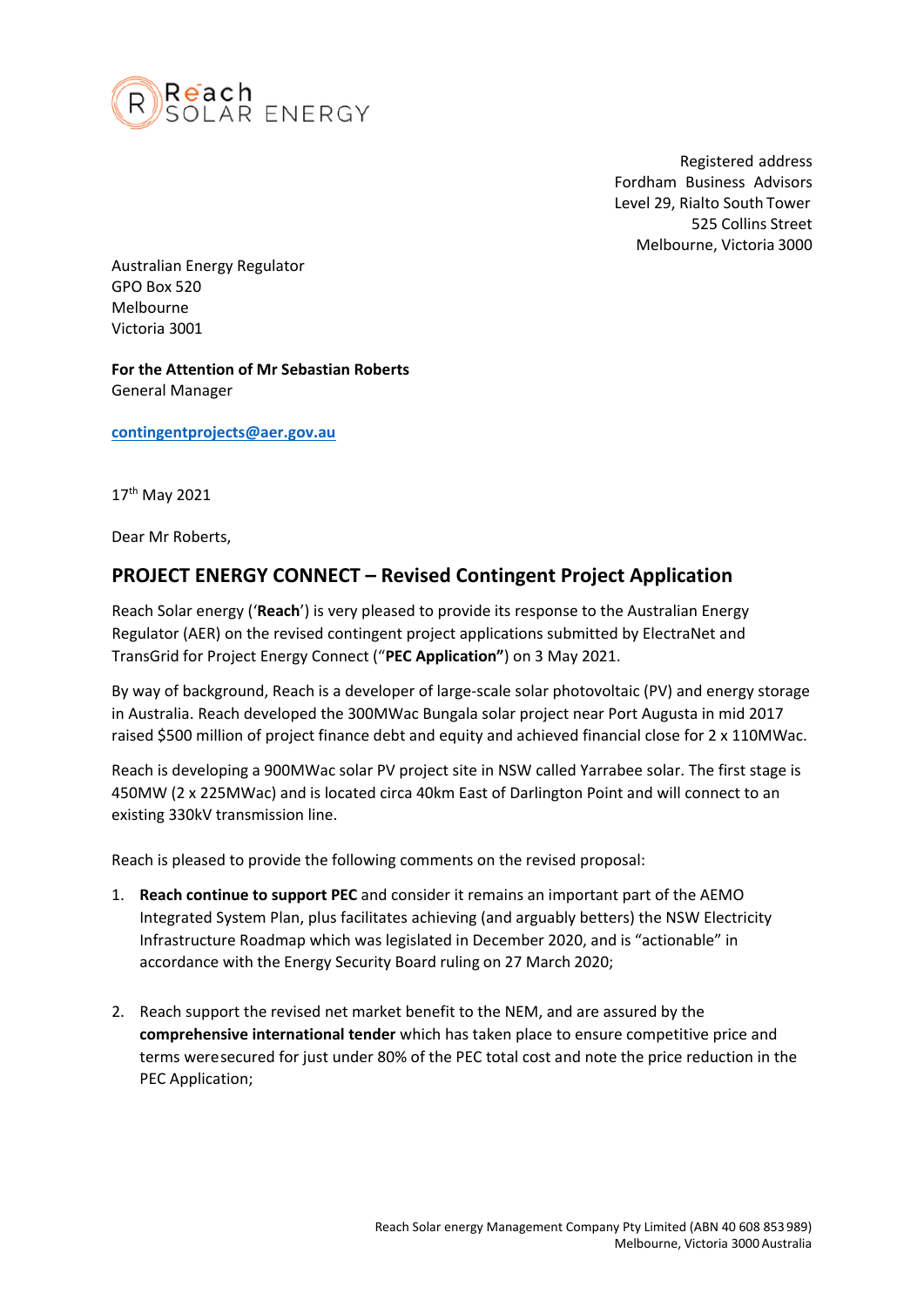

- 3. Reach consider PEC is strategic infrastructure and aligned with a "business-led" post COVID recovery. PEC will provide direct and indirect **employment in multiple rural communities** along its route and this will be further **amplified** by additional material renewable investment/growth. This was flagged by the FTI Consulting report which suggested \$1.6 billion NPV (2020-2040) and referred to by the AEMC. ElectraNet have recently reported it considers these benefits are under-stated and Reach ask the AER to note the following comments (and extract from its Yarrabee solar Development Application dated 2018, which was prepared by SLR Consulting and is a public document):
	- Each construction phase for the 2 x 225MWac Yarrabee solar will have a peak work force of up to 450 workers on site. Work force numbers will be phased over the construction period, representing an average over the construction period of between 150 and 200 workers.
	- The operation workforce will likely consist of 10-15 full-time staff attending the site on a daily basis. The staff will have a range of skills and include the use of skilled technicians;
	- The Project would diversify the use of land in the area, and provide drought proof income for the land owner and the community; and
	- The Project will also generate income for the broader business community in Narrandera Shire and surrounding areas through expenditure, use of trades people and specialist services and flow-on effects from the additional employment opportunities that is creates. A letter of support from Narrandera Shire Council is attached.
- 4. New generation sources are required for electricity in readiness for the planned closure of coalfired power plants. The best new renewable resources are not where coalfield's are located. PEC provides a "transmission spine" across Australia which connects three States.

When PEC is combined with HumeLink and VNI West (as the ISP envisages) it enables electricity to be generated and flow from Snowy 2.0 and the new large-scale renewable generation sources to main loads in Sydney, Melbourne and South Australia. **Importantly, no PEC means the full benefit from Snowy 2.0 will not be realized because electricity will be constrained from flowing east and south to Melbourne**;

- **5.** Reach reaffirm its comment made on 30 Oct 2020 and 11 March 2021, that it considers PEC should be increased from 330kV to 500kV from Dinawan sub-station to Wagga Wagga as it would triple the transmission capacity (900MVA to 2700MVA per single circuit) and facilitate future developments. As currently planned at 900MVA it will be fully utilized on completion. Reach estimate a modest **+6% incremental cost** to do this (+6% of \$1.7 billion). This in turn **will also enable Snowy 2.0 to evacuate all its electricity** by dovetailing neatly with HumeLink (already planned at 500kV) and underwritten by the Federal and NSW Governments, and VNI West (or an equivalent) as a transmission link to Victoria (and Melbourne demand)**;**
- 6. Reach agrees that PEC will assist in maintaining a stable grid system with **reducing minimum demand** which may not be fully reflected in the net market benefit analysis ; and
- 7. Low wholesale electricity prices are **accelerating** the early closure of coal-fired power plant as demonstrated by the recent Yallourn power station announcement (closure in 2028). Further early closures may not be fully reflected in the current PEC net market benefit analysis and will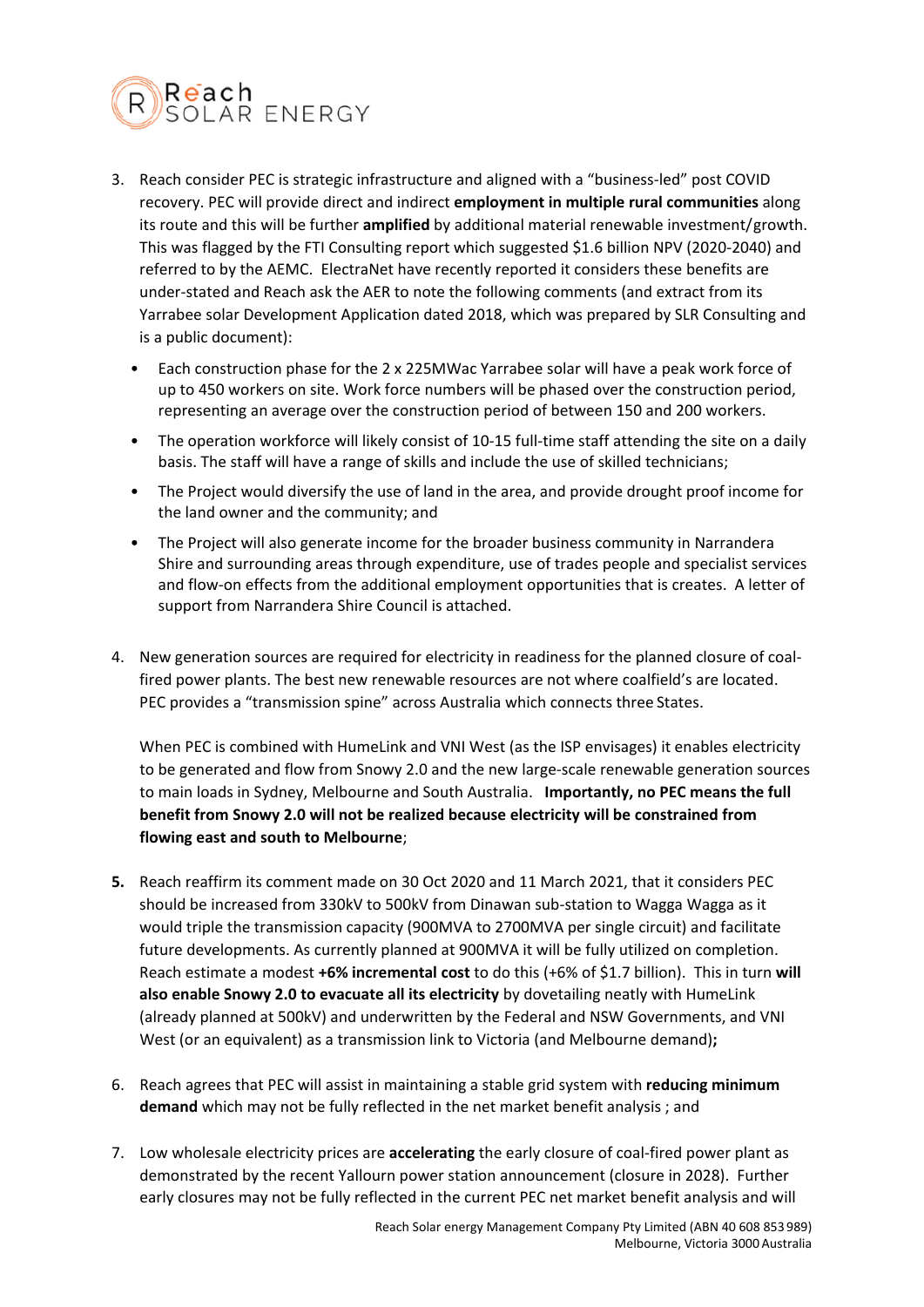

Please do not hesitate to contact me **interest and if there are any questions on the above matter.** 

Yours faithfully,



Mr Julian Dichiera

Encs: Letter of support from NSC